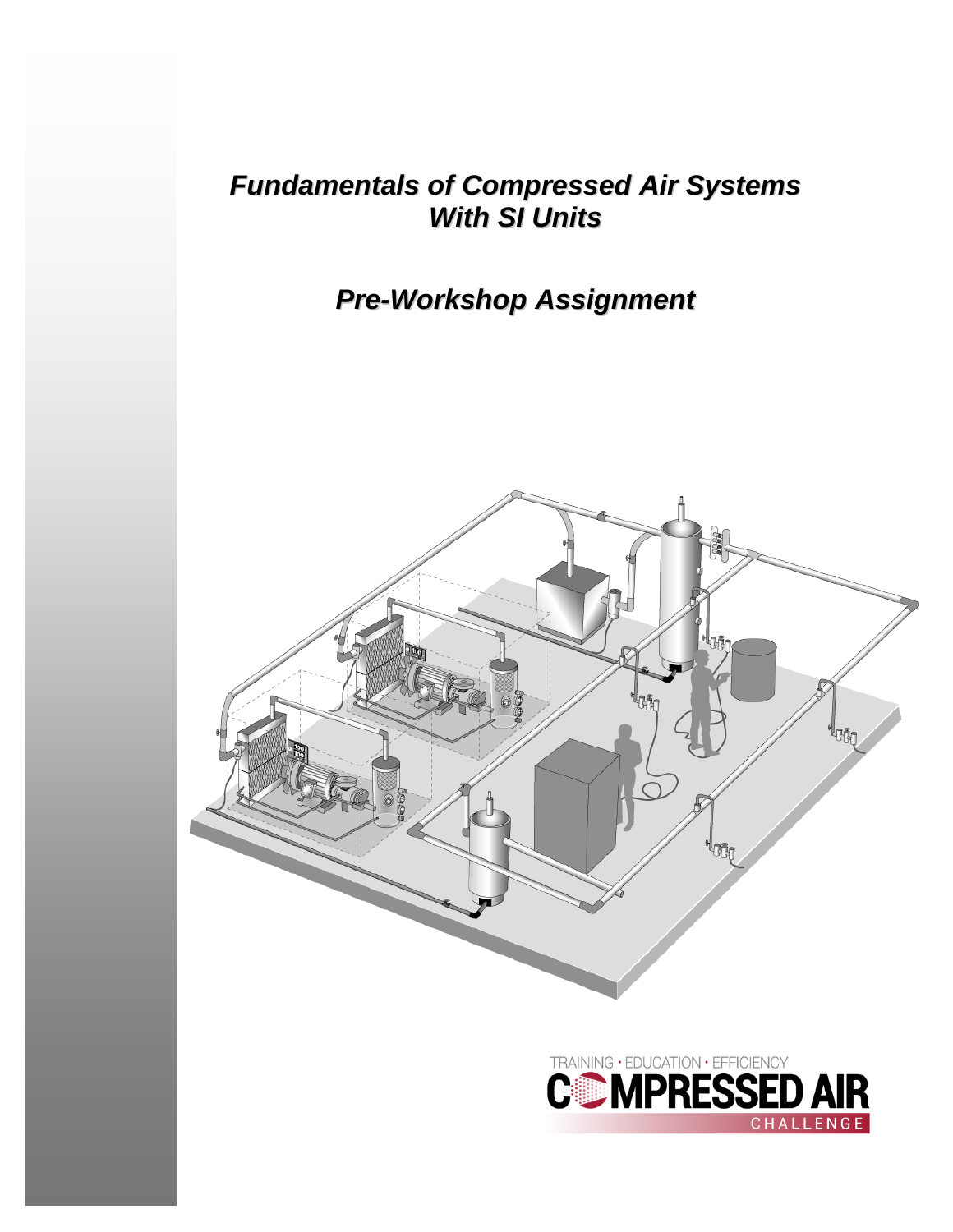#### **Notice of Disclaimer**

*This Fundamentals of Compressed Air Systems Training has been prepared by the Compressed Air Challenge 2017 The Compressed Air Challenge, Inc*

*. Neither the CAC nor any of its members, nor any person acting on behalf of them, make any representation or warranty whatsoever, whether expressed or implied, or assume any legal*  liability, regarding the completeness or accuracy of the information contain herein, with respect *to the use of any information, apparatus, method, process, or similar item disclosed in this training manual, including merchantability and fitness for a particular purpose; or that any such does not infringe on or interfere with privately owned rights, including any party's intellectual property. Any person wishing to use this information, technologies, or procedures described herein should consult with a qualified expert to ascertain their fitness for the intended use.*

*Copyright* © 2017 *Compressed Air Challenge<sup>®</sup>. All right reserved.*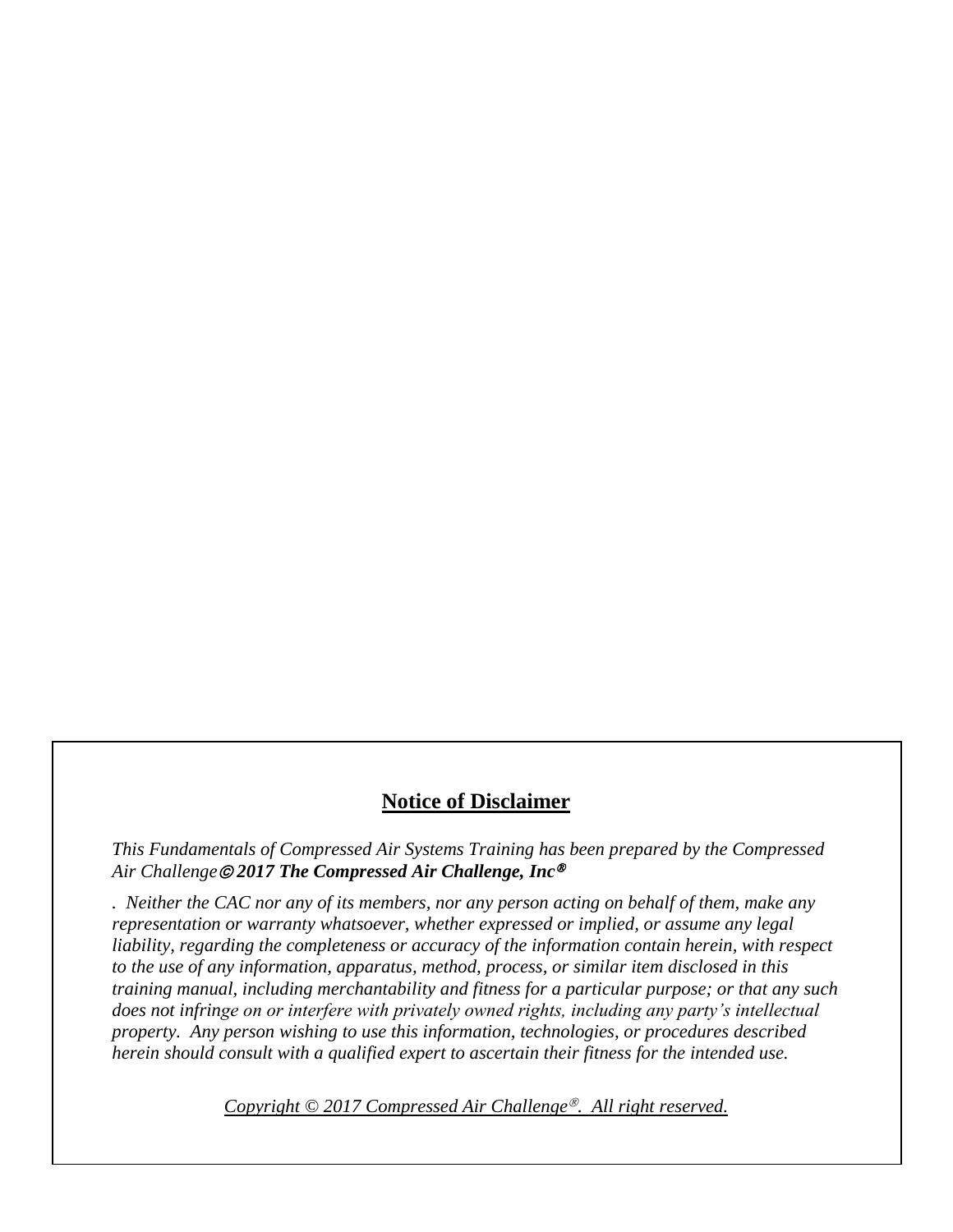## Pre-Workshop Assignment

In order to ensure that the Compressed Air Challenge<sup>®</sup> Fundamentals of *Compressed Air Systems* training is most useful to you, it will be important for you to bring information about your plant's compressed air system to the workshop.

Please complete the four enclosed worksheets:

- 1. **Compressed Air System Block Diagram**, which asks you to draw a block diagram of your plant's compressed air system.
- 2. **Compressor Information**, which asks you to identify the type, size, and operation of each air compressor in your plant.
- 3. **Compressed Air System Control Information**, which asks you to identify how your plant's compressors are controlled (optional).
- 4. **Electricity Cost Information**, which asks you to identify the electricity costs of your plant.

A compressed air systems terminology refresher has also been included. These terms will be used during the workshop. The better you understand them, the easier it will be for you to participate in the workshop exercises.

We will use all of this information during the workshop, so please be sure to **bring the four completed worksheets to the workshop**.

You will also need to bring a **calculator**.

Thank you.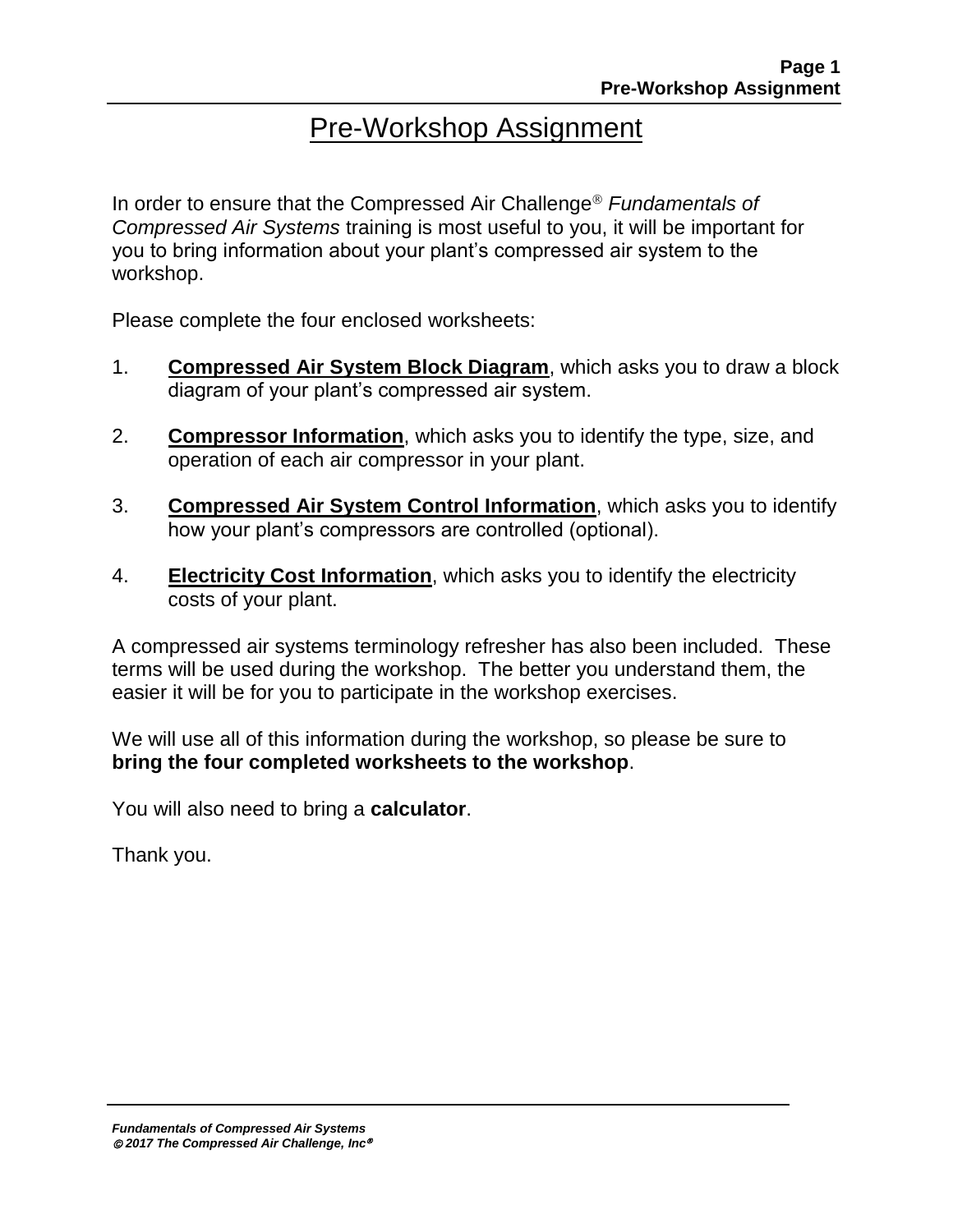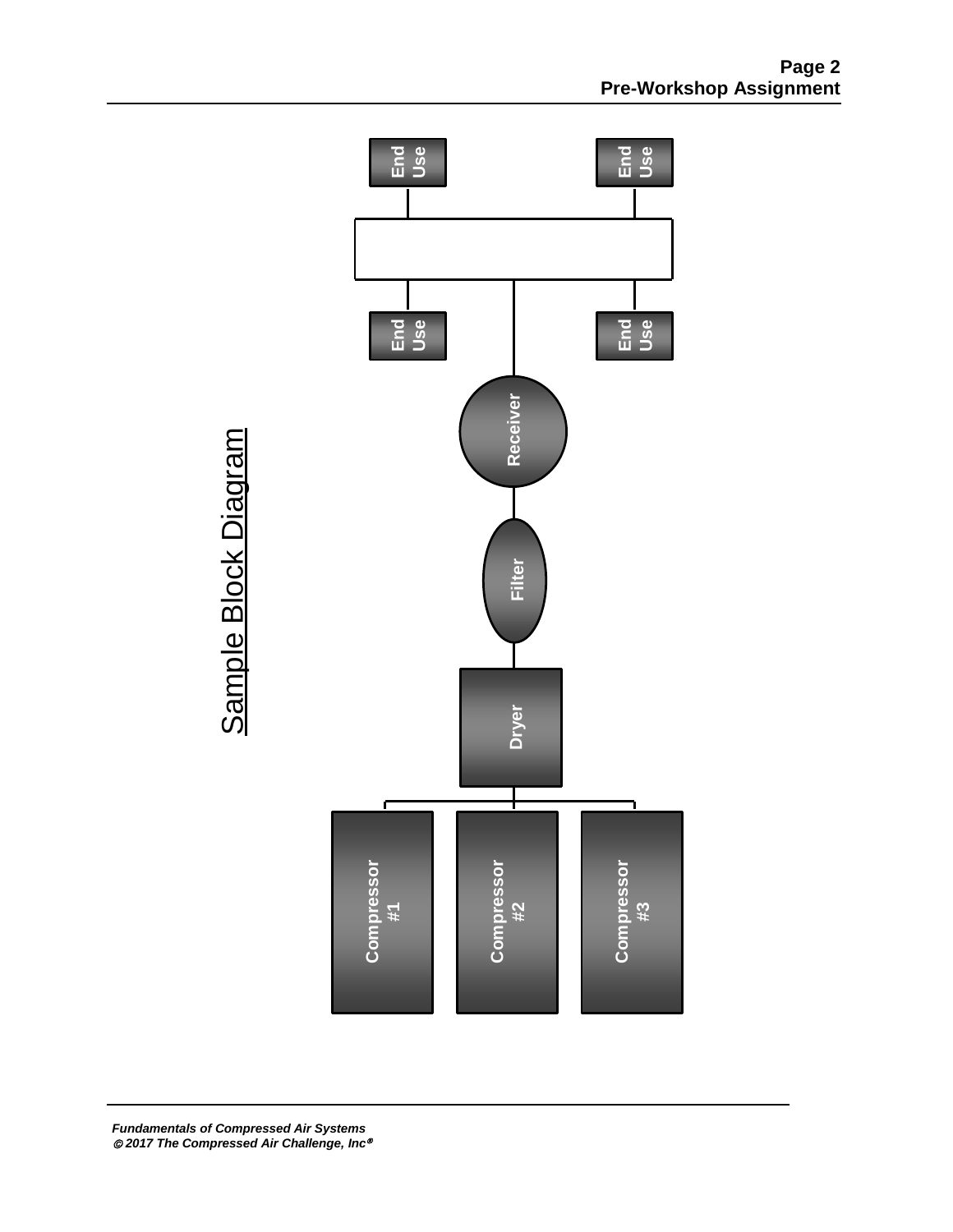# *Compressed Air System Block Diagram*

*Directions: Please (1) review the Sample Block Diagram, and then (2) complete a block diagram of your plant's compressed air system using the shapes shown below.*

|                            | Date:                     |      |            |
|----------------------------|---------------------------|------|------------|
| Plant:                     |                           |      |            |
| Compressor<br><b>Dryer</b> | <b>Filter</b><br>Receiver | Pipe | End<br>Use |
|                            | Your System               |      |            |
|                            |                           |      |            |
|                            |                           |      |            |
|                            |                           |      |            |
|                            |                           |      |            |
|                            |                           |      |            |
|                            |                           |      |            |
|                            |                           |      |            |
|                            |                           |      |            |
|                            |                           |      |            |
|                            |                           |      |            |
|                            |                           |      |            |
|                            |                           |      |            |
|                            |                           |      |            |
|                            |                           |      |            |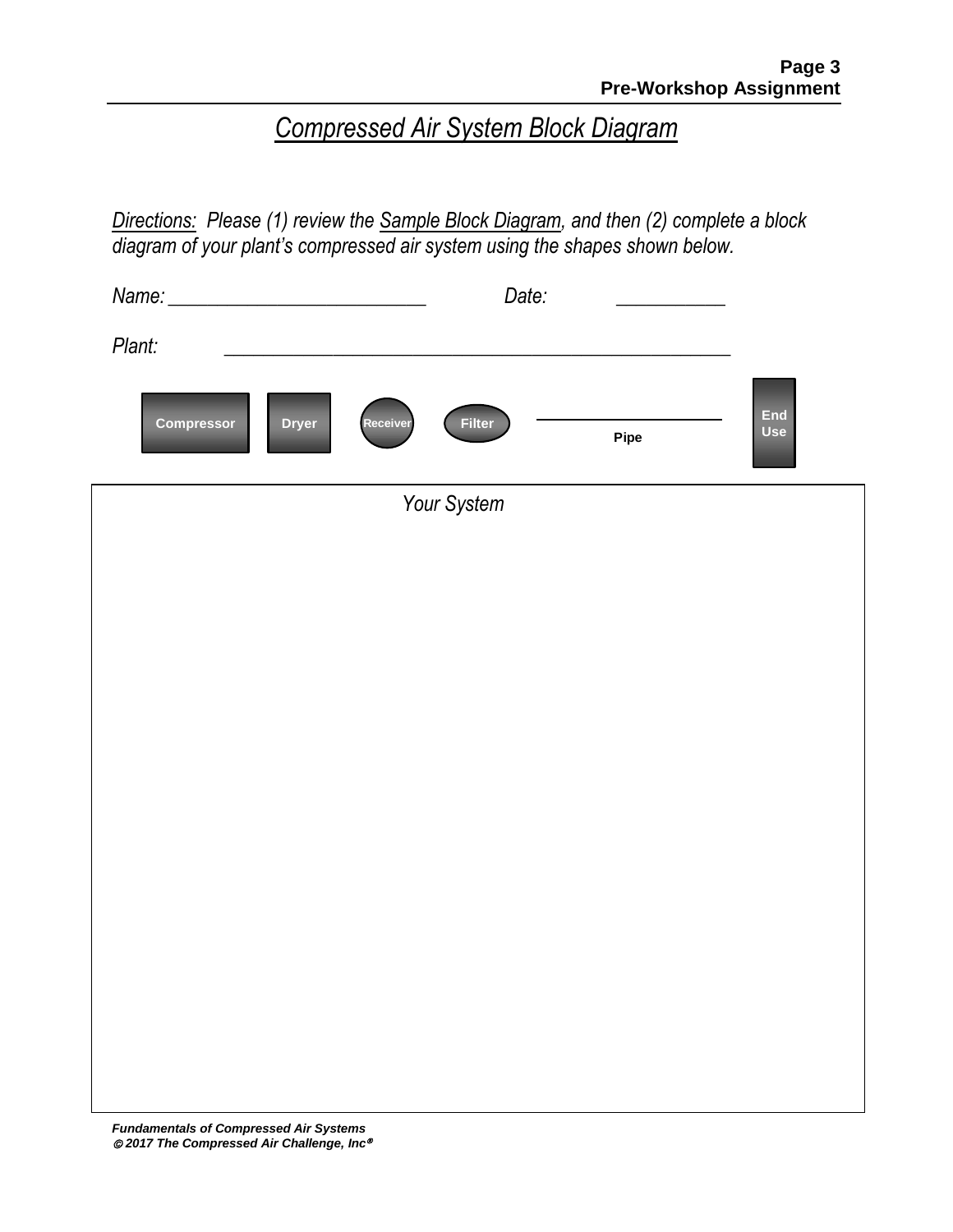### Compressor Types and Nameplate Information

#### Five Types of Industrial Air Compressors

- 1. **Single-acting Reciprocating** Uses a piston(s) with compression on the top side. Usually air-cooled, most are less than 25 hp, but can be as large as 150 hp.
- 2. **Double-acting Reciprocating** Uses a piston(s) with compression on both sides**.** Usually water cooled and greater than 10 hp.
- 3. **Lubricantinjected Rotary Screw** Male and female screw rotors mesh, trap air, and reduce the volume along the length of the rotors to the discharge point. Lubricant is injected into the compression chamber. Usually 3-900 hp and air-cooled in smaller sizes. Most common industrial air compressor over 10 hp.
- 4. **Lubricant-free rotary screw** Like lubricant injected, except either water-injected or multistage dry. Air- or water-cooled from 25-4,000 hp.
- 5. **Centrifugal** Uses a continuously flowing air stream which has kinetic energy imparted to it by high speed rotating impellers, and is further converted to pressure in a diffuser. Usually multistage, water-cooled, and greater than 300 hp.

#### Nameplate Information

- The compressor manufacturer, model information, rated cfm, and maximum full-load discharge pressure can be found on the compressor nameplate or the documentation furnished with the compressor.
- The motor horsepower can be found on the motor nameplate or the documentation furnished with the compressor (or replacement motor).
- The compressor discharge pressure is dependent on how the controls are set and where the signal locations are. Discharge pressure can be determined from control set points or readouts. Record compressor discharge pressure during typical operation.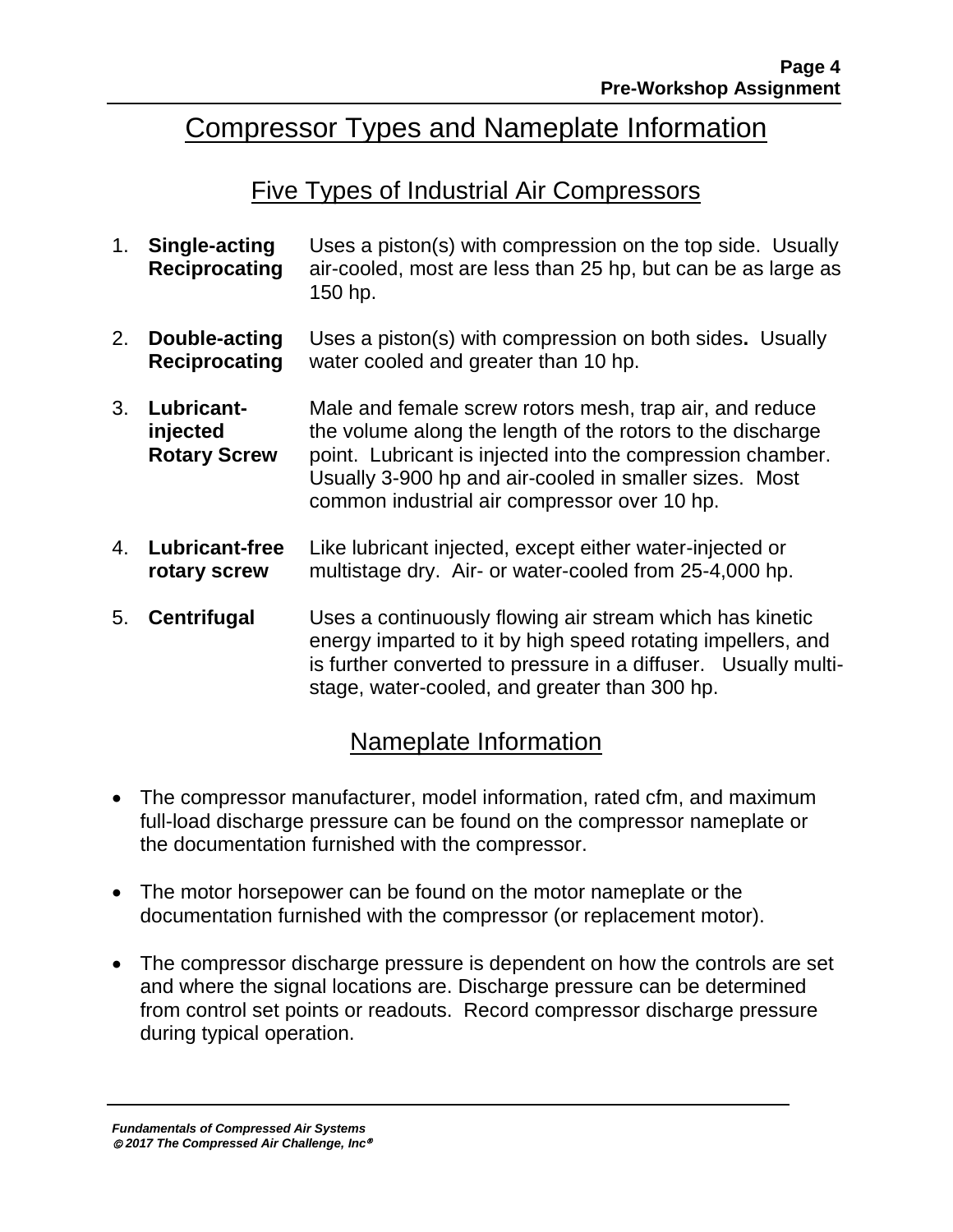### *Compressor Information*

*Directions: Please (1) review the fact sheet titled Compressor Types and Nameplate Information, and (2) complete this form for each of your plant's compressors larger than 30 hp.*

| Date:                 |  |
|-----------------------|--|
|                       |  |
| Nameplate Information |  |

| Compressor#                       | (from block diagram) |  |
|-----------------------------------|----------------------|--|
| Manufacturer                      |                      |  |
| Model                             |                      |  |
| <b>Compressor Type</b>            |                      |  |
| Motor Nameplate Horsepower        | hp                   |  |
| <b>Rated CFM</b>                  | cfm                  |  |
| Maximum Design Full Load Pressure | psig                 |  |
| Age/Comments:                     |                      |  |

#### *Operating Schedule Information*

*\_\_\_\_\_\_\_\_\_\_\_\_\_\_\_\_\_\_\_\_\_\_\_\_\_\_\_\_\_\_\_\_\_\_\_\_\_\_\_\_\_\_\_\_\_\_\_\_\_\_\_\_\_\_\_\_\_\_\_\_\_\_\_\_\_\_\_\_\_\_\_*

*\_\_\_\_\_\_\_\_\_\_\_\_\_\_\_\_\_\_\_\_\_\_\_\_\_\_\_\_\_\_\_\_\_\_\_\_\_\_\_\_\_\_\_\_\_\_\_\_\_\_\_\_\_\_\_\_\_\_\_\_\_\_\_\_\_\_\_\_\_\_\_*

*\_\_\_\_\_\_\_\_\_\_\_\_\_\_\_\_\_\_\_\_\_\_\_\_\_\_\_\_\_\_\_\_\_\_\_\_\_\_\_\_\_\_\_\_\_\_\_\_\_\_\_\_\_\_\_\_\_\_\_\_\_\_\_\_\_\_\_\_\_\_\_\_*

*Number of Days of Operation Annually \_\_\_\_\_\_\_\_\_\_\_\_\_\_\_\_\_\_\_\_\_\_\_\_\_\_\_\_\_\_\_\_ Number of Hours per Day \_\_\_\_\_\_\_\_\_\_\_\_\_\_\_\_\_\_\_\_\_\_\_\_\_\_\_\_\_\_\_\_ Compressor Discharge Pressure \_\_\_\_\_\_ psig*

*Notes on Load Profile, Part-load and Unloaded Operation:*

*Fundamentals of Compressed Air Systems 2017 The Compressed Air Challenge, Inc*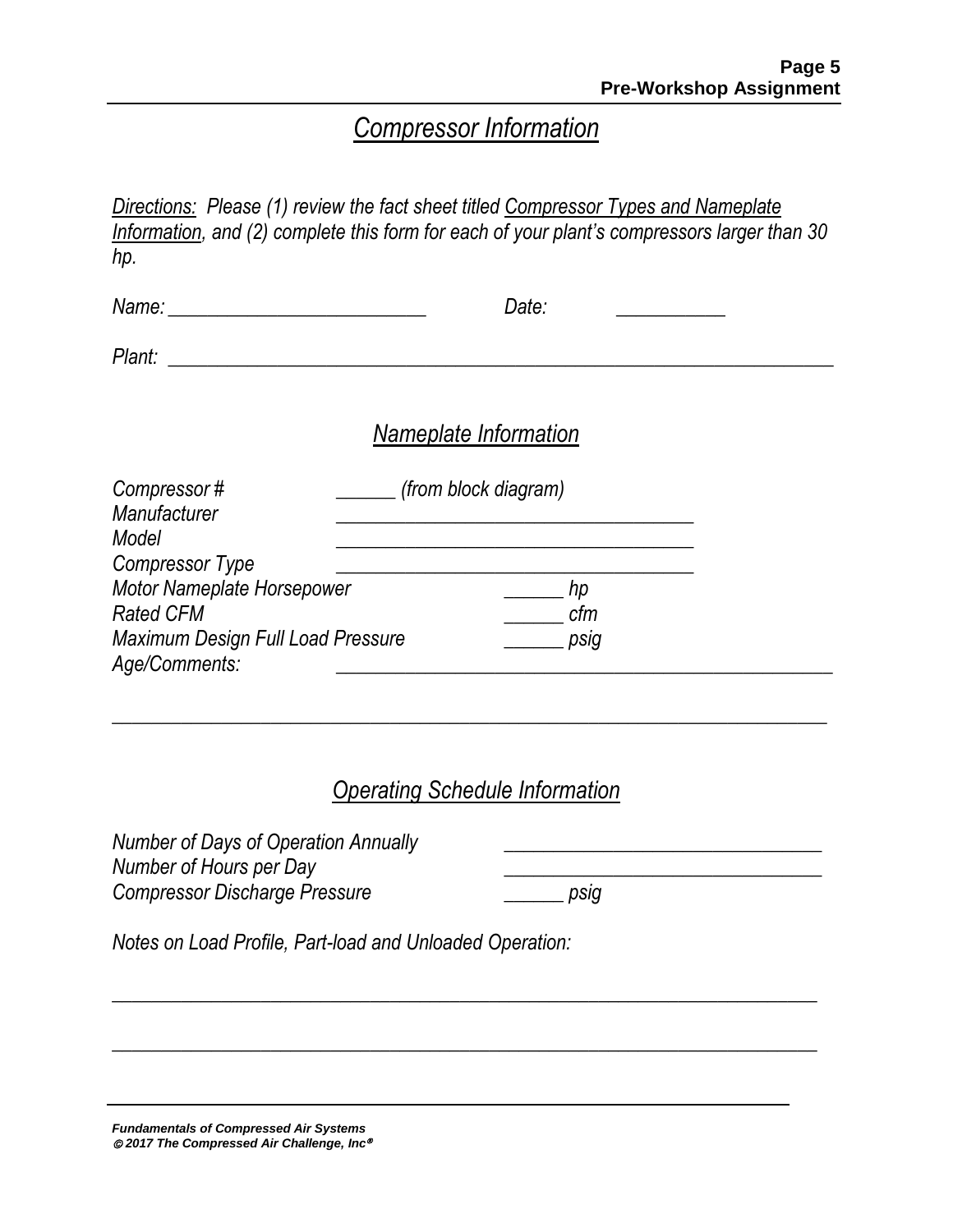## Compressed Air System Control Information

Compressor controls are designed to match compressor delivery with compressed air demand, by maintaining the compressor discharge pressure within a specified range. This discharge pressure should be set as low as possible to minimize energy use. Control strategies need to be developed using a systems approach, taking into account system dynamics and storage. There are six basic types of individual compressor controls:

- **1. Start/Stop** Turns the motor driving the compressor on or off in response to a pressure signal (reciprocating and rotary screw).
- **2. Load/Unload** Allows the motor to run continuously, but unloads the compressor when a predetermined pressure is reached. The compressor reloads at a predetermined lower discharge pressure. Also known as constant speed or constant run control (reciprocating, rotary screw, and centrifugal).
- **3. Modulating** Restricts inlet air to the compressor to progressively reduce compressor output to a specified minimum, when the compressor is unloaded. Also known as throttling or capacity control (rotary screw and centrifugal).
- **4. Dual/Auto Dual** For small reciprocating compressors, allows the selection of either start/stop or load/unload. For lubricant injected rotary screw compressors, provides modulation to a pre-set reduced capacity followed by unloading with the addition of an overrun timer to stop the compressor after running unloaded for a pre-set time.
- **5. Variable Displacement** Allows progressive reduction of the compressor displacement without reducing the inlet pressure. (reciprocating {multi-step} and rotary screw {turn, spiral, or poppet valves}).
- **6. Variable Speed** Adjusts the compressor capacity by varying the speed of the electric motor driving the compressor in response to system signals.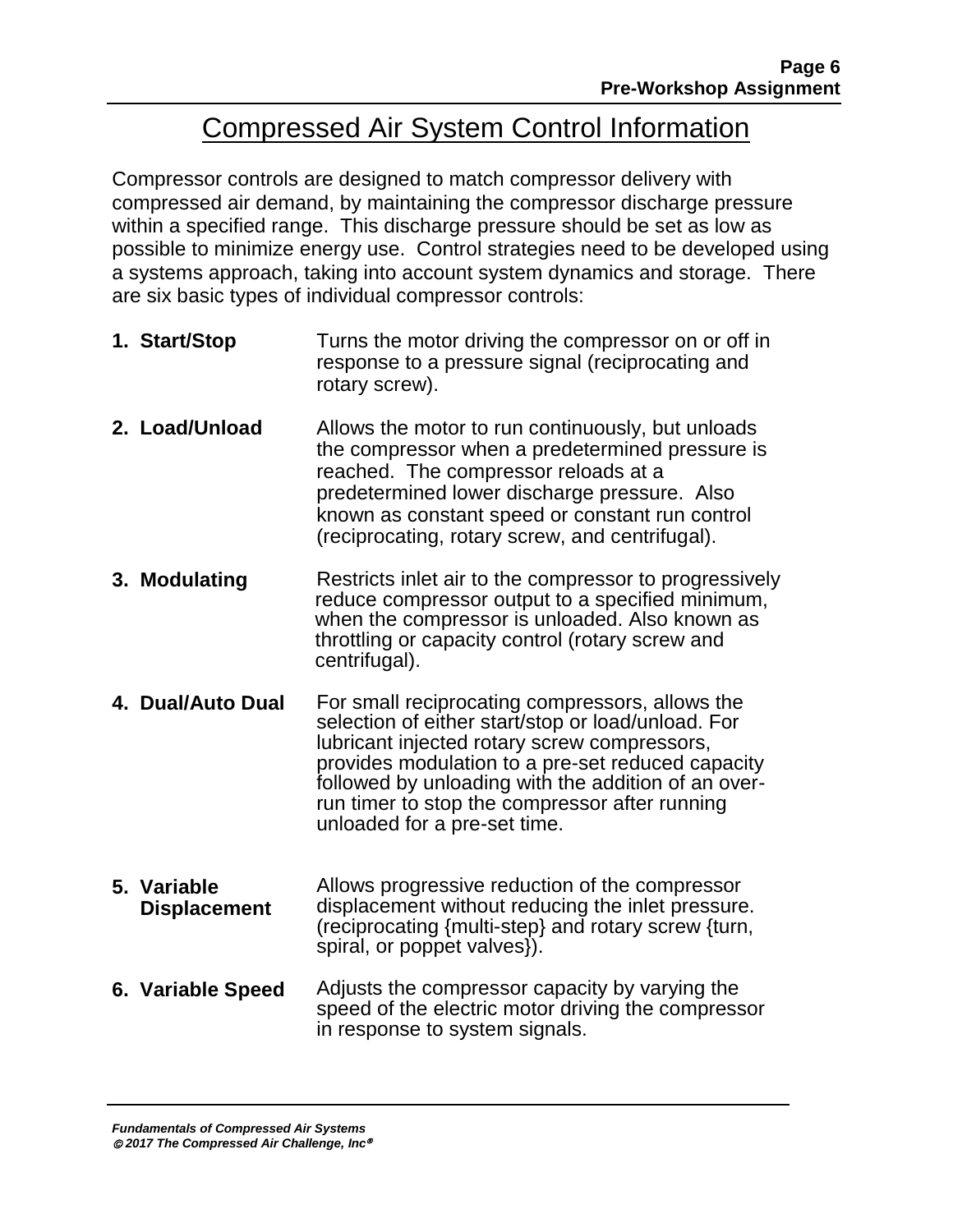## Compressed Air System Control Information (Continued)

Systems with multiple compressors use more sophisticated controls to orchestrate compressor operation and air delivery to the system. **Network controls** use the on-board compressor controls' microprocessors linked together to form a chain of communication that makes decisions to stop/start, load/unload, modulate, vary displacement, and vary speed. Usually, one compressor assumes the lead role with the others being subordinate to the commands from this compressor. **System master controls** coordinate all of the functions necessary to optimize compressed air as a utility. System master controls have many functional capabilities, including the ability to monitor and control all components in the system, as well as trending data to enhance maintenance functions and minimize costs of operation.

The objective of an effective automatic system control strategy is to match system demand with compressors operated at or near their maximum efficiency levels. This can be accomplished in a number of ways, depending on fluctuations in demand, available storage, and the characteristics of the equipment supplying and treating the compressed air.

Some systems use pressure/flow controllers to separate the supply side of a compressor system from the demand side.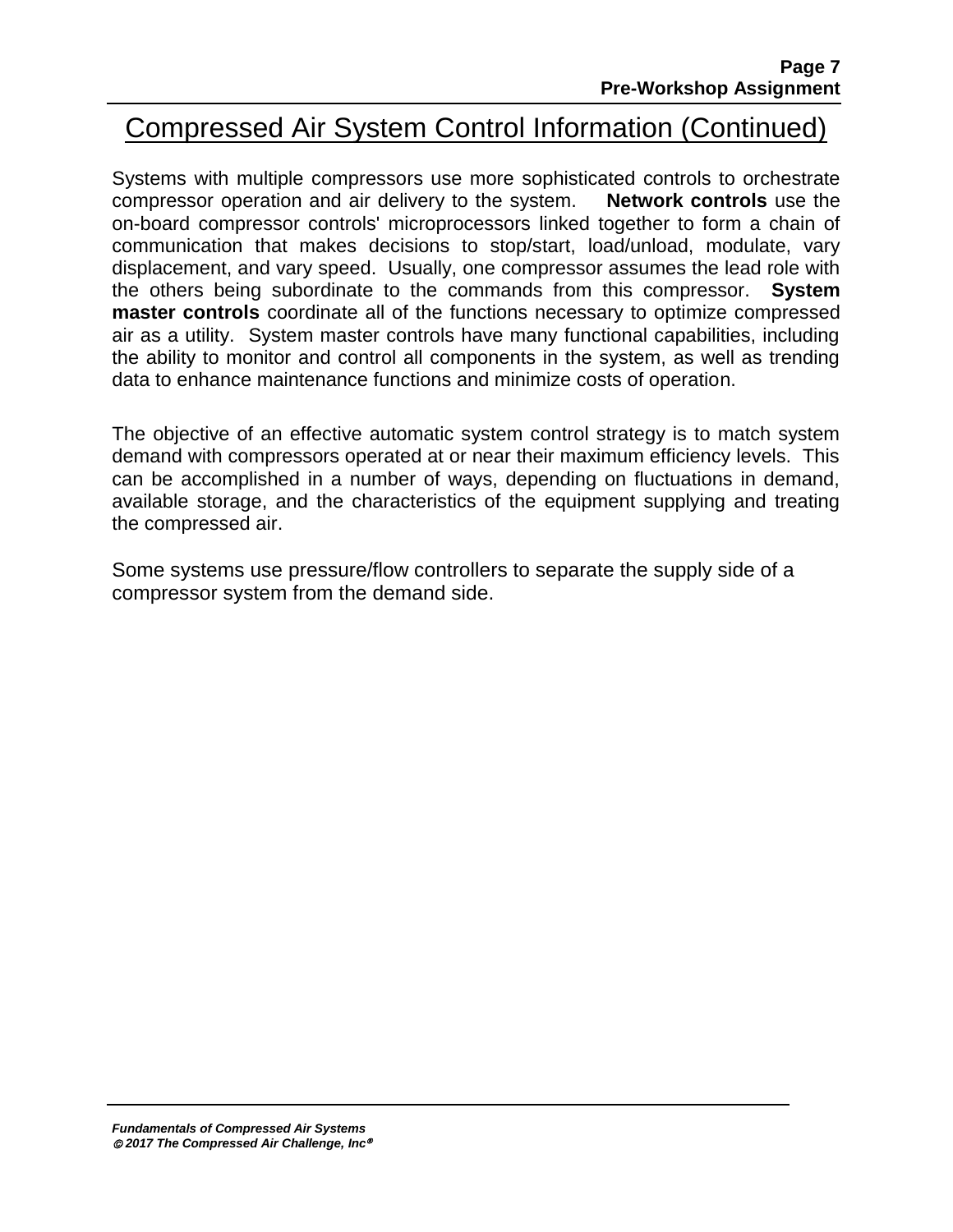### *Compressor System Control Information (Optional)*

*Directions: Please (1) review the fact sheet titled Compressed Air System Control Information, and then (2) complete this form for each of your plant's compressors that are larger than 30 hp. Note: This worksheet is optional.*

| Name:                                                                                                                                                  | Date:                                                                                                                                                  |                                                                                                                                                        |  |
|--------------------------------------------------------------------------------------------------------------------------------------------------------|--------------------------------------------------------------------------------------------------------------------------------------------------------|--------------------------------------------------------------------------------------------------------------------------------------------------------|--|
| Plant:                                                                                                                                                 |                                                                                                                                                        |                                                                                                                                                        |  |
|                                                                                                                                                        | <b>Individual Compressor Control</b>                                                                                                                   |                                                                                                                                                        |  |
| Compressor#1                                                                                                                                           | Compressor#2                                                                                                                                           | Compressor#3                                                                                                                                           |  |
| $\Box$ Start/Stop<br>$\Box$ Load/Unload<br>$\Box$ Modulating<br>$\Box$ Dual<br>$\Box$ Variable Displacement<br>$\Box$ Variable Speed<br>$\Box$ Unknown | $\Box$ Start/Stop<br>$\Box$ Load/Unload<br>$\Box$ Modulating<br>$\Box$ Dual<br>$\Box$ Variable Displacement<br>$\Box$ Variable Speed<br>$\Box$ Unknown | $\Box$ Start/Stop<br>$\Box$ Load/Unload<br>$\Box$ Modulating<br>$\Box$ Dual<br>$\Box$ Variable Displacement<br>$\Box$ Variable Speed<br>$\Box$ Unknown |  |

#### *System Control for Multiple Compressors*

- *Single Master (Sequencing) Control*
- *Multi-Master (Network) Control*
- *None*
- *Unknown*

#### *System Pressure Control*

- *Pressure/flow Controller*
- *None*
- *Unknown*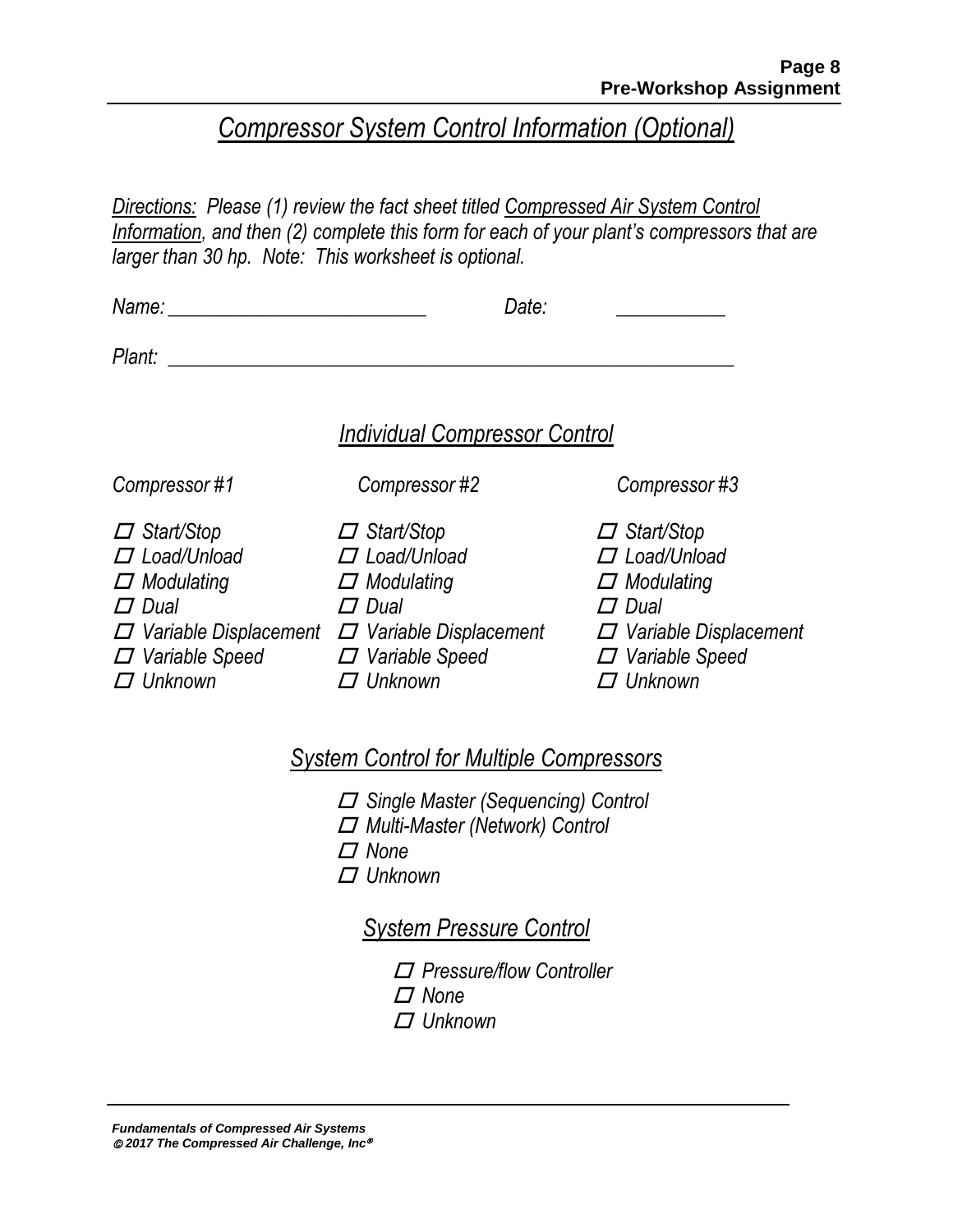# Understanding Your Electric Bill

Electricity costs are often the largest component of your compressed air costs. When adding a new compressor or fixing problems with your old system, you can significantly increase or decrease your electric bill. As a result, it is important to understand certain features of your monthly electric bill.

- 1. Two components of your electric bill are demand and energy charges. Demand charge is based on the maximum level of power you use during that month (measured in kilowatts or kW), and is expressed in dollars per kW. The energy charge is based on the amount of energy consumed (measured in kilowatt-hours or kWh), and is expressed in dollars per kWh.
- 2. These demand and energy charges usually make up the main components of the electricity rate (or price) you are on. Sometimes there is a customer charge that is also added, and other charges such as fuel adjustment clauses can be incorporated.
- 3. Rates usually vary by season, particularly the demand charges. This is usually based on the fact that, during periods where the need for power is high, the cost to generate or purchase power goes up.
- 4. Rates are usually tiered by levels of use. Typically, the more you use, the cheaper the cost per kWh. However, if you use more during peak periods, you may increase the price you pay.
- 5. When estimating the cost impact of compressed air system changes, it is important to consider changes in both energy and demand. If you add a compressor to handle just periods of peak air demand, it may add significantly to your electricity demand and not much to your energy use. As a result, your price of electricity may go up considerably. Conversely, if you fix leaks in your system, it may save both energy and demand, since it could allow you to shut down compressors or run them less frequently.
- 6. For the purpose of the Fundamentals training, the average cost of electricity will be used to simplify calculations. In Level II training, you will learn more about the demand and energy charges by using the marginal cost of electricity.
- 7. Consult your local electric utility representative for more information.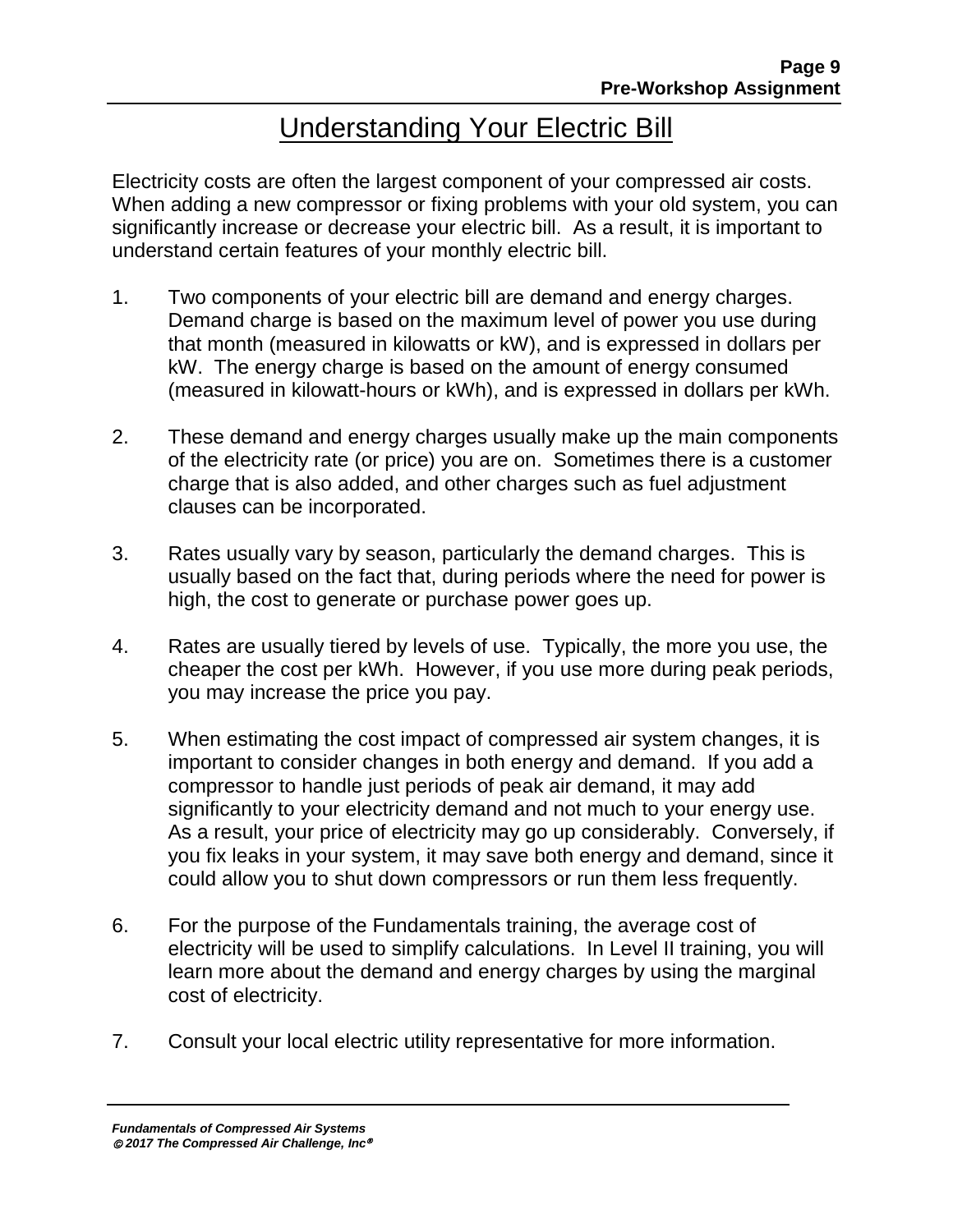### *Electricity Cost Information*

*Directions: Please (1) review the fact sheet titled Understanding Your Electricity Bill, and then (2) complete this form for each of the past twelve months. If you cannot locate bills from each of the past twelve months, use as many as possible, since seasonal variations can significantly affect your cost information.*

| Plant:        |     | <u> Alexandria de la contrada de la contrada de la contrada de la contrada de la contrada de la contrada de la c</u> |     |                 |  |
|---------------|-----|----------------------------------------------------------------------------------------------------------------------|-----|-----------------|--|
| <b>Month</b>  |     | Total Bill (\$)                                                                                                      |     | Usage (kWh)     |  |
|               |     |                                                                                                                      |     |                 |  |
|               |     |                                                                                                                      |     |                 |  |
|               |     |                                                                                                                      |     |                 |  |
|               |     |                                                                                                                      |     |                 |  |
|               |     |                                                                                                                      |     |                 |  |
|               |     |                                                                                                                      |     |                 |  |
| <b>Totals</b> | (a) |                                                                                                                      | (b) |                 |  |
|               |     | Average Electricity Cost [divide (a) by (b)]                                                                         | Ξ   | Dollars per kWh |  |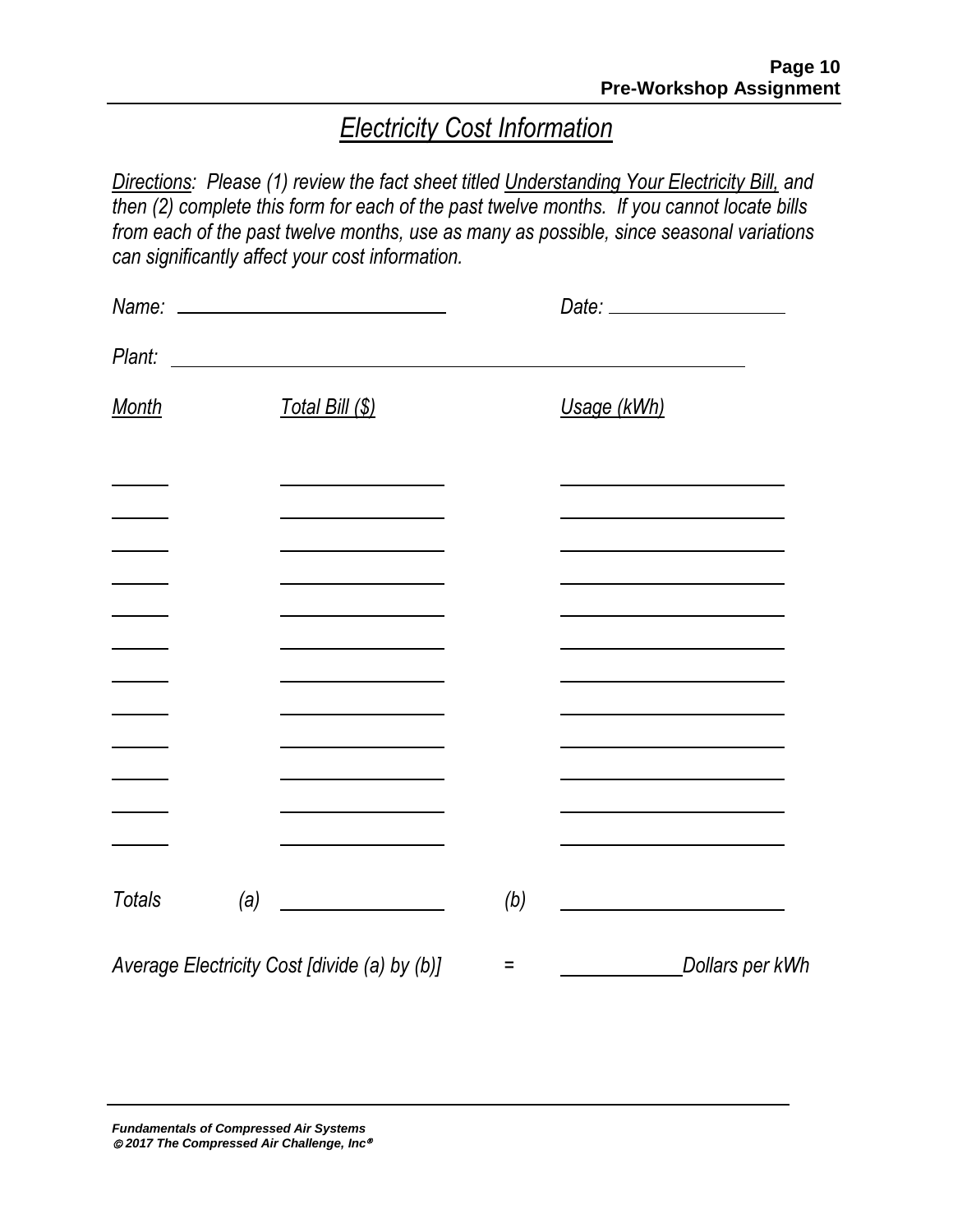## Compressed Air System Terminology

The following terms will be used in the workshop. The better you understand them, the easier it will be for you to participate in the workshop exercises.

**Absorption -** The chemical process by which a hygroscopic desiccant, having a high affinity with water, melts and becomes a liquid by absorbing the condensed moisture.

**Adsorption -** The process by which a desiccant with a highly porous surface attracts and removes the moisture from compressed air. The desiccant is capable of being regenerated.

**Capacity -** The amount of air flow delivered under specific conditions, usually expressed in cubic feet per minute (cfm).

**Capacity, Actual -** Quantity of gas actually compressed and delivered to the discharge system at rated speed and under rated conditions. Actual capacity is generally expressed in actual cubic feet per minute (acfm) at conditions prevailing at the compressor inlet. Also called Free Air Delivered (FAD).

**Rated Capacity -** Volume rate of air flow at rated pressure at a specific point.

**Required Capacity -** Cubic feet per minute (cfm) of air required at the inlet to the distribution system.

**Cubic Feet Per Minute (cfm) -** Volumetric air flow rate.

**Cfm, Free Air (or Free Air Delivered {FAD}) -** Cfm of air delivered to a certain point at a certain condition, converted back to ambient conditions. This term sometimes is used for the capacity of an air compressor. This is the same as acfm, being the delivered flow rate measured at prevailing ambient conditions.

**Actual Cfm (acfm) -** Flow rate of air at a certain point at a certain condition at that point. When used for the capacity of an air compressor, it is the delivered rate of flow, measured at prevailing ambient conditions of pressure, temperature and relative humidity.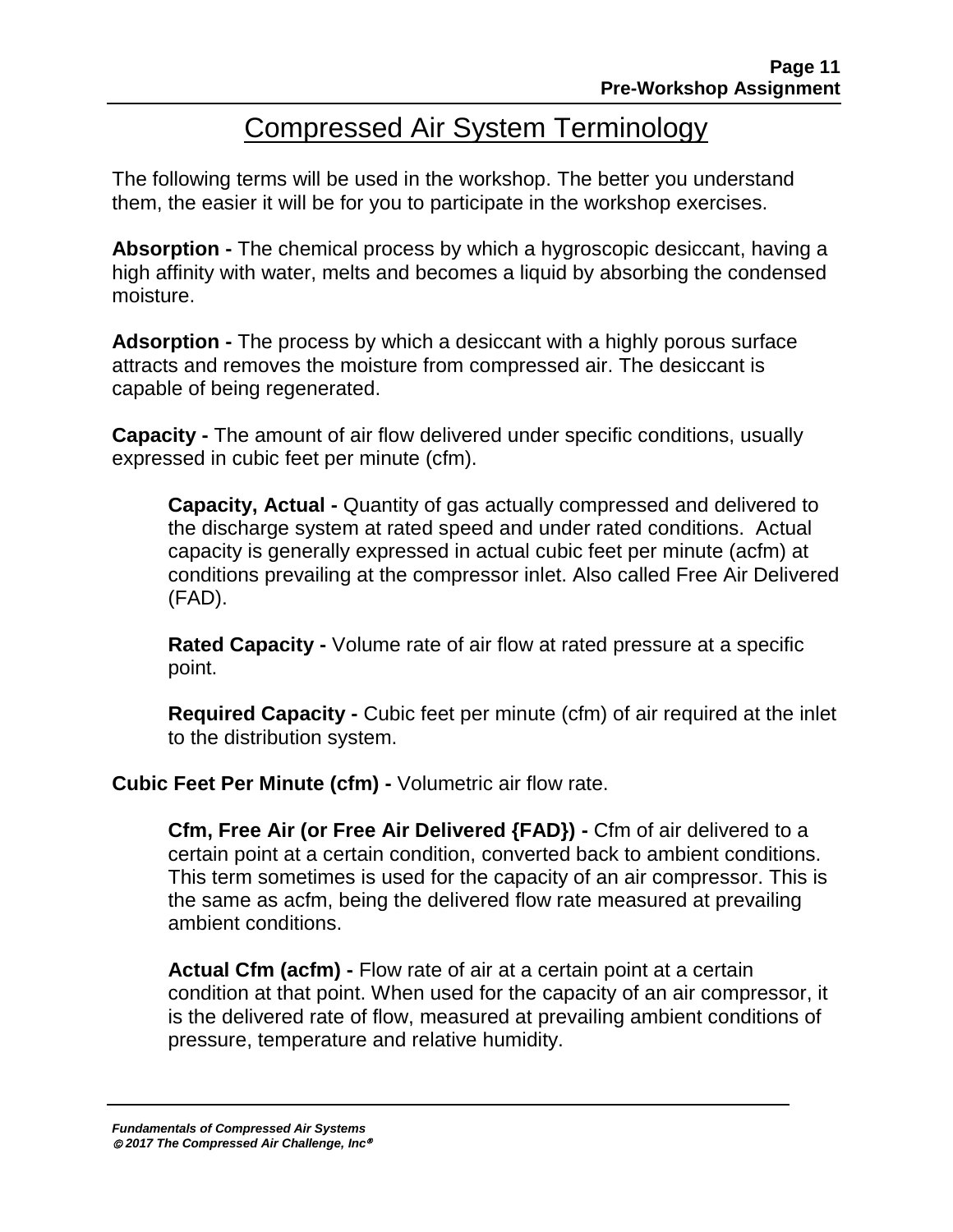## Compressed Air System Terminology (Continued)

**Inlet Cfm -** Cfm flowing through the compressor inlet filter or inlet valve under rated conditions. Also used to describe the rate of flow of a centrifugal type air compressor. **Acfm** and **icfm** should be the same for displacement type air compressors, but may not be the same in some designs of centrifugal air compressors. There may be air losses through shaft seals of each stage, so that the delivered rate of flow in **acfm** may be up to 5% less than the **icfm** entering the compressor.

**Standard Cfm -** Flow of free air measured and converted to a standard set of reference conditions. There may be confusion with this term since all standards are not the same. The Compressed Air Challenge<sup>®</sup> and The Compressed Air & Gas Institute have adopted the International Standards Organization (ISO) definition of standard air as: 14.5 psia (1 bar); 68F (20 C); dry (0% relative humidity).

When the term scfm is used, the applicable standard should be stated.

**Deliquescent -** Melting and becoming a liquid by absorbing moisture.

**Desiccant -** A material having a large proportion of surface pores, capable of attracting and removing water vapor from the air.

**Demand -** Flow of air at specific conditions required at a point or by the overall facility.

**Humidity, Relative -** The relative humidity of a gas (or air) vapor mixture is the ratio of the partial pressure of the vapor to the vapor saturation pressure at the dry bulb temperature of the mixture.

**Dew Point -** The temperature at which moisture in the air will begin to condense if the air is cooled at constant pressure. At this point the relative humidity is 100%.

**Pressure Dew Point -** For a given pressure, the temperature at which water will begin to condense out of air.

**Specific Humidity -** The weight of water vapor in an air-vapor mixture per pound of dry air.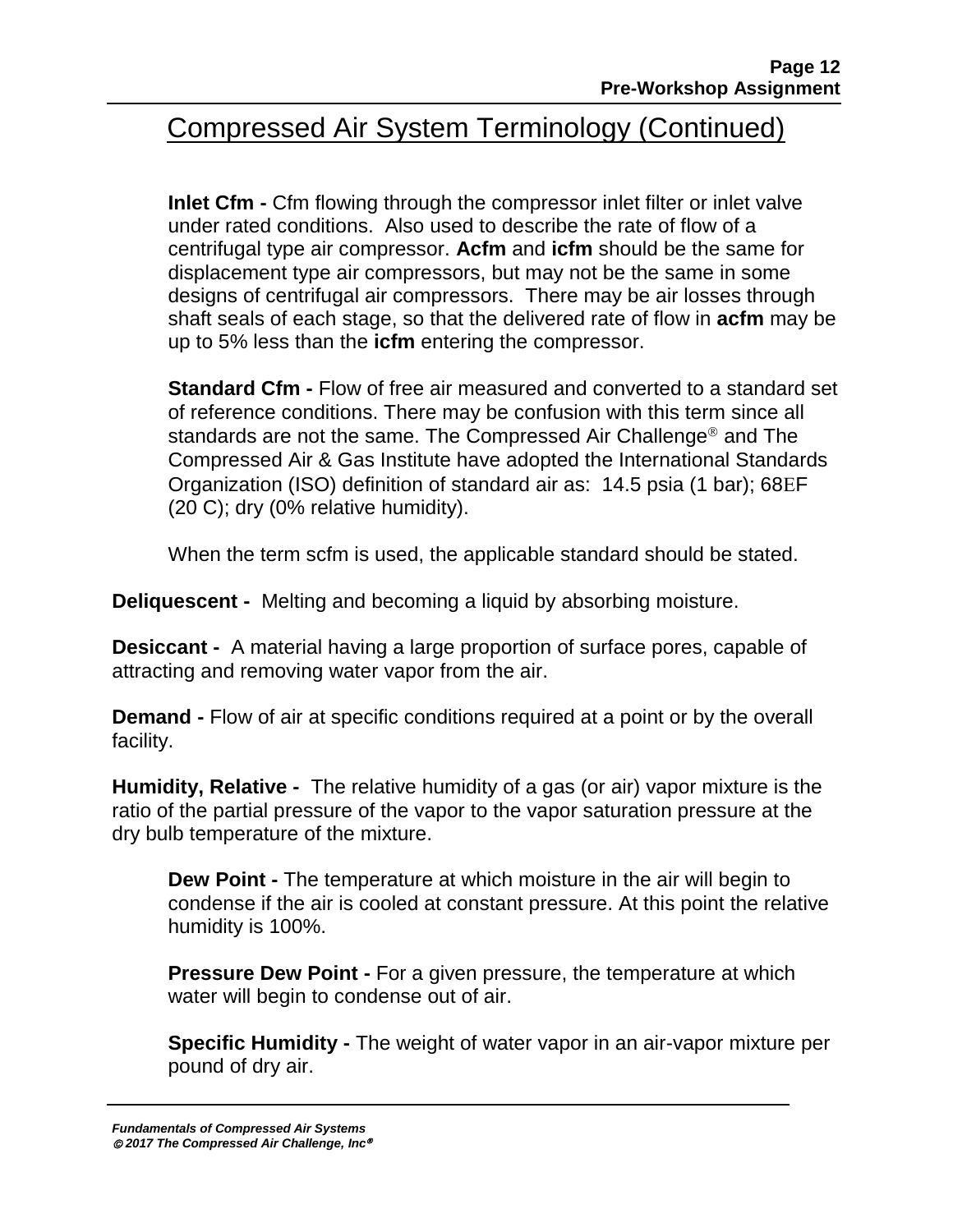## Compressed Air System Terminology (Continued)

**Power –** The rate at which work is done.

**Brake Horsepower (bhp) -** Horsepower delivered to the output shaft of a motor or engine, or the horsepower required at the compressor shaft to perform work.

**Load Factor -** Ratio of average compressor load to the maximum rated compressor load over a given period of time.

**Full-Load -** Air compressor operation at full speed with a fully open inlet and discharge delivering maximum air flow.

**Specific Power -** A measure of air compressor efficiency, usually in the form of bhp/100 acfm or acfm/bhp.

**Total Package Input Power -** The total electrical power input to a compressor, including drive motor, cooling fan, motors, controls, etc.

**Pressure -** Force per unit area, measured in pounds per square inch (psi).

**Gauge Pressure -** The pressure determined by most instruments and gauges, usually expressed in psig. Barometric pressure must be considered to obtain true or absolute pressure.

**Pressure Drop -** Loss of pressure in a compressed air system or component due to friction or restriction.

**Pressure Range -** Difference between minimum and maximum pressures for an air compressor. Also called cut in-cut out or load-no load pressure range.

**Rated Pressure -** The operating pressure at which compressor performance is measured.

**Receiver -** A vessel or tank used for storage of gas under pressure. In a large compressed air system there may be primary and secondary receivers.